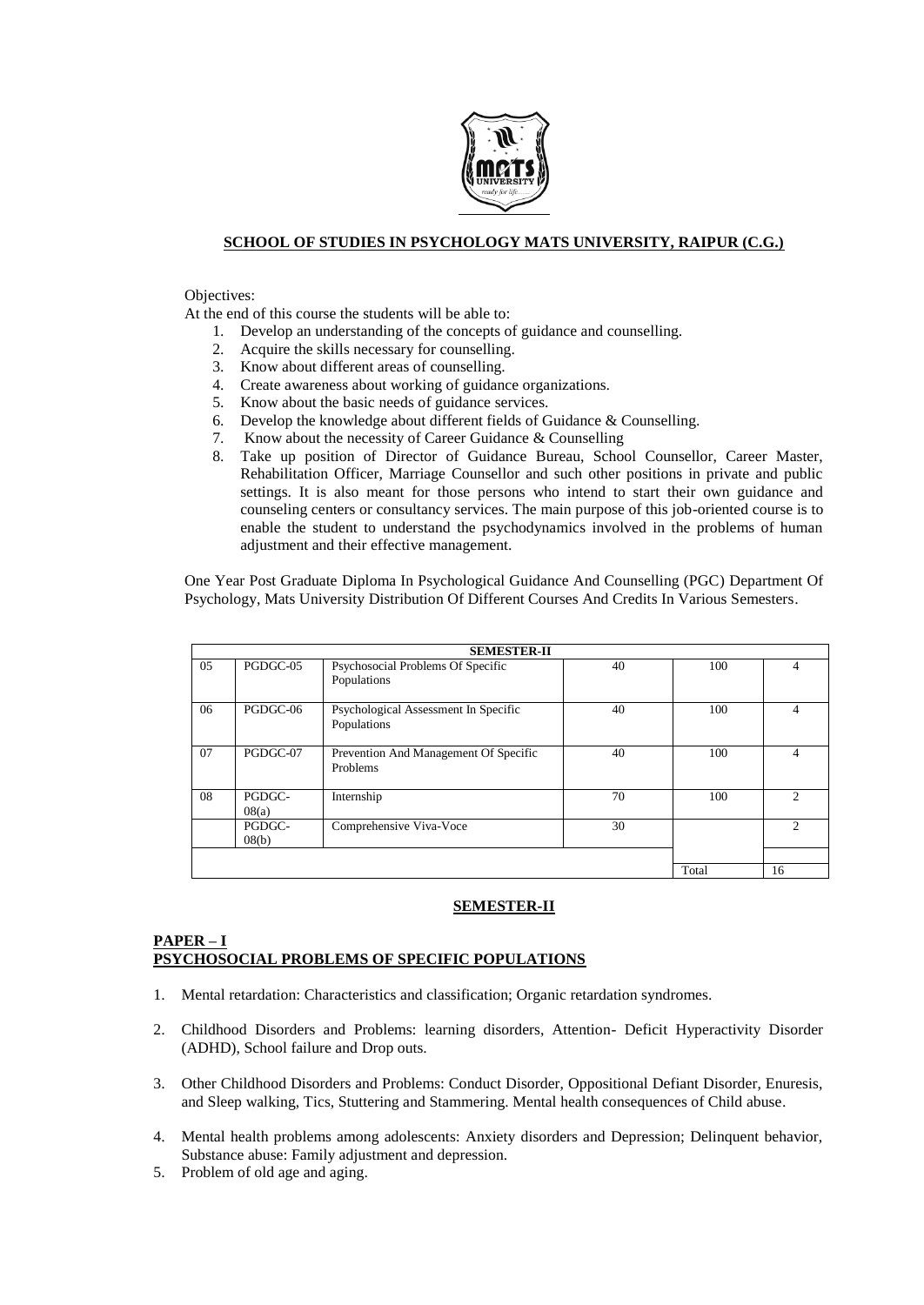#### **RECOMMENDED BOOKS**

- 1. Carson, R.C; Butcher, J.N; & Mineka, S. (2004.) Abnormal psychology and modern life (11th Ed.) Pearson Education, Inc.
- 2. Ciccarelli, S.K & Meyer, G.E. (2008). Psychology Pearson Education, Inc.
- 3. Sarason, I.G & Sarason, B.R. (2002). Abnormal psychology: The problem of maladaptive behavior (tenth Ed.) Pearson Education, Inc.
- 4. Weis, R(2008) Introduction to abnormal child and adolescent psychology. Sage Publications, Inc.
- 5. Wicks-Nelson, R. & Israel, A.C (2008) Abnormal child and adolescent development (7th Ed.) Pearson Prentice Hall

## **PAPER – II PSYCHOLOGICAL ASSESSMENT IN SPECIFIC POPULATIONS**

- 1. Introduction: Nature and goals of assessment and evaluation; the logistics of the assessment; Approaches and methods of assessment of children, adolescents, and elderly.
- 2. Assessment of intellectual and cognitive abilities: Attention, memory and intelligence
- 3. Career related assessment: aptitude and vocational interest; Career search self-efficacy; MBTI and Holand's Vocational Preference Inventory.
- 4. Mental health and Personality Assessment: Psychosocial adjustment; Anxiety, Depression, and Somatic Complaints; Personality assessment: Projective and psychometric tests.
- 5. Observation instrument: Rating Scale, Checklist, and Anecdotal Report. Self reporting techniques: Self expression, Essays, Self description, Self awareness exercises, diaries and daily schedules. Case study and Case formulation:

## **RECOMMENDED BOOKS**

- 1. Freeman, A., Felgoise, S.H., & Davis, D.D. (2008). Clinical psychology: Integrating science and practice. New Jersey: John Wiley & Sons.
- 2. Cohen, R.J & Swerdlik, M.E. (2005). Psychological testing and assessment: An introduction to tests and measurement (6th Ed.). McGraw-Hill Inc.
- 3. Gullotta, T.P & Adams,G.R.(2005). Handbook of adolescent behavioral problems: Evidence –based approaches to prevention and treatment. Springer Science Inc.
- 4. DiClemente, R.J; Santelli, J.S; Crosby, R.A. (Eds.) (2009). Adolescent health: Understanding and preventing risk behaviors. John Wiley & Sons.

5. Neukrug, E.S; Facwecett, R.C.(2010)Essentials of testing and assessment: A practical Guide for Counselors, Social workers and Psychologists (2ndEd.) Brooks/Coles.

#### **PAPER-III PREVENTION AND MANAGEMENT OF SPECIFIC PROBLEMS**

1. Prevention: Concept, types of prevention, Prevention technologies; Evidence – based prevention and intervention programs.

2. Life skills training programs: Promotion of resilience, hardiness and adaptive coping; capacity building; development of Parent -child connectedness. Positive communication skill and assertiveness training.

3. Prevention and management of school failure and drop outs

.